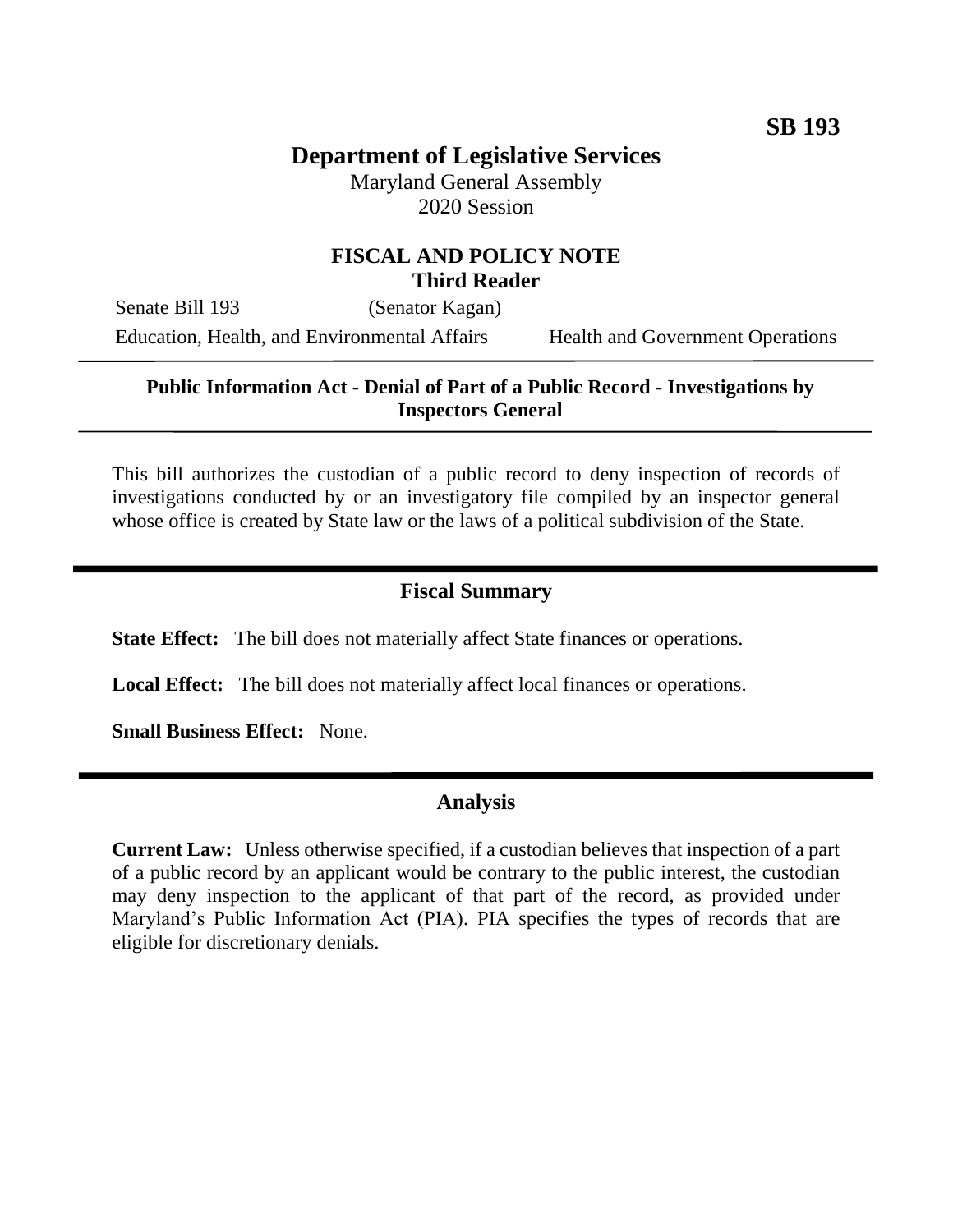# *Records Pertaining to Investigations, Intelligence Information, or Security Procedures*

A custodian may, subject to specified conditions, deny inspection of:

- records of investigations conducted by the Attorney General, a State's Attorney, a municipal or county attorney, a police department, or a sheriff;
- an investigatory file compiled for any other law enforcement, judicial, correctional, or prosecution purpose; or
- records that contain intelligence information or security procedures of the Attorney General, a State's Attorney, a municipal or county attorney, a police department, a State or local correctional facility, or a sheriff.

A custodian may deny inspection of such records by a person in interest only to the extent that the inspection would (1) interfere with a valid and proper law enforcement proceeding; (2) deprive another person of a right to a fair trial or an impartial adjudication; (3) constitute an unwarranted invasion of personal privacy; (4) disclose the identity of a confidential source; (5) disclose an investigative technique or procedure; (6) prejudice an investigation; or (7) endanger the life or physical safety of an individual. These conditions apply to the discretionary denial of an inspector general's records allowed by the bill.

"Person in interest" means (1) a person or governmental unit that is the subject of a public record or a designee of the person or governmental unit; (2) if the person has a legal disability, the parent or legal representative of the person; or (3) as to requests for correction of certificates of death under State law, the spouse, adult child, parent, adult sibling, grandparent, or guardian of the person of the deceased, as specified.

# *Procedure for Denial*

A custodian who denies inspection of a public record must, within 10 working days, provide a written statement to the applicant that gives (1) the reason for denial; (2) if denying a part of a record on a discretionary basis, a brief explanation of why the denial is necessary and why redacting information would not address the reasons for the denial; (3) the legal authority for the denial; (4) a brief description of the undisclosed record (without disclosing the protected information); and (5) notice of the available statutory remedies.

# *Office of the Public Access Ombudsman*

SB 193/ Page 2 The Office of the Public Access Ombudsman reviews and resolves disputes between applicants and custodians over requests for public records. The ombudsman may not compel a custodian to disclose public records or redacted information. However, if an applicant files a complaint with the office challenging a denial or exemption, the custodian